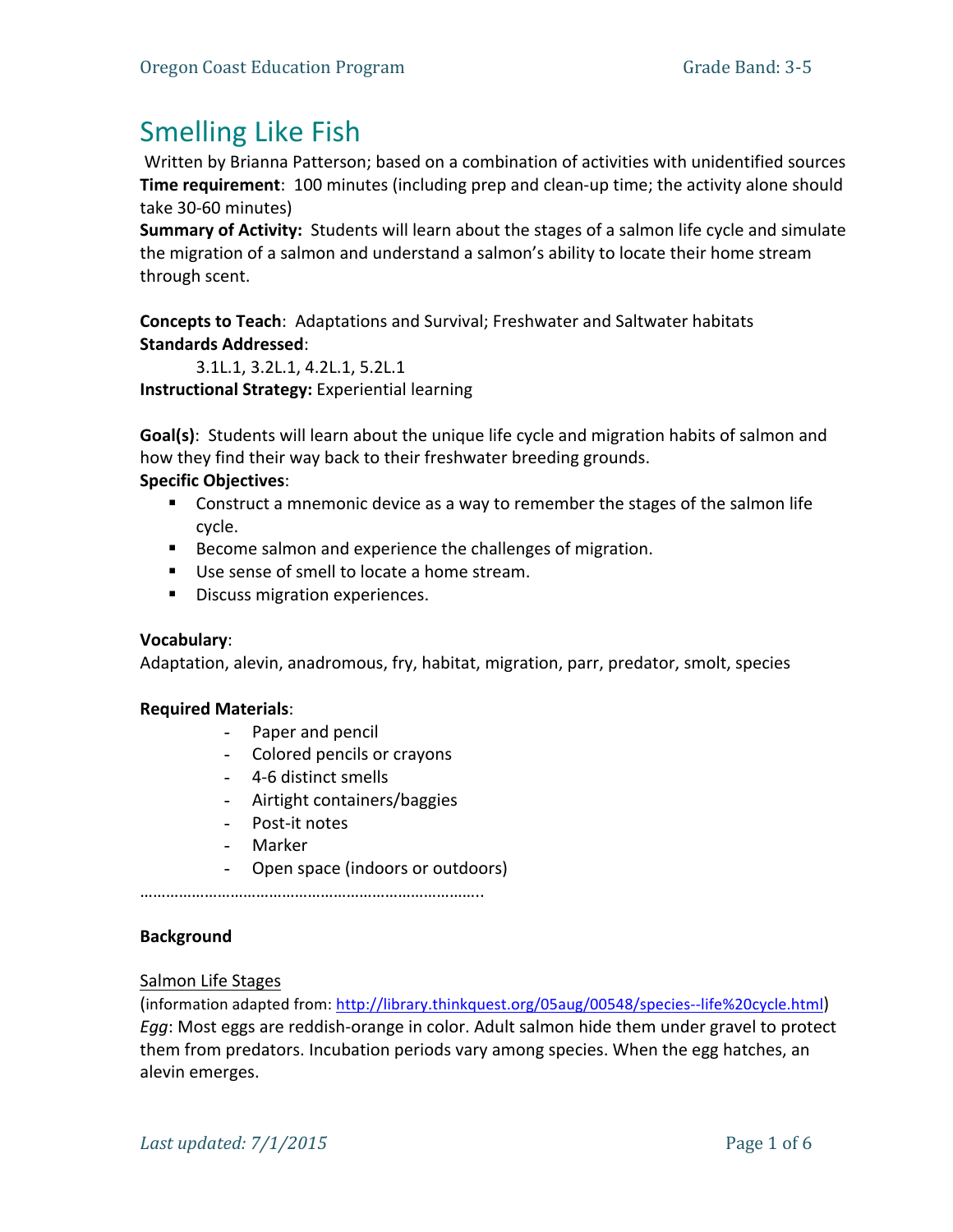*Alevin*: After emerging from the egg, alevin are very vulnerable to predators. They cannot swim very well on their own, so they need to stay hidden to avoid being eaten. Alevin are equipped with a yolk sac that provides them with nutrients so that they do not need to find their own food. The yolk will last until they grow strong enough to swim and eat on their own. *Fry*: After the alevin has absorbed all of the nutrients from the yolk sac, it is considered a fry. Fry are about one inch long, can swim on their own, and need to forage for food to stay alive. Some species head directly to the sea while others spend more time in the relative safety of the freshwater river or stream.

Parr: Parr are very similar to fry except that they are double in size. They still need to be very careful of predators. During this stage, the little salmon must eat constantly to bring up their strength and get ready to take on the journey of traveling to the ocean.

*Smolt*: During this stage, the fish have migrated into brackish estuary waters where they being the physiological change needed to survive the saltwater environment.

Adult: Salmon in this stage instinctually head toward their hereditary feeding ground in the ocean. Depending on the species, salmon will spend anywhere from 1-5 years at sea. As they prepare to return to their spawning habitat, they stop eating and live on their fat reserves as they use their tremendous memories and sniffers to make their way back to the stream in which they were born.

Spawners: Male spawning salmon will guard their female counterparts while they dig nests (called "redds") where they will bury their eggs. Nests are often located in cold, fast-flowing water. Females lay thousands of eggs, but only 1 in 10 will actually survive to maturity. Males will then fertilize the eggs and then the females will cover the nest with gravel. In most species, after spawning, the salmon will die. Some will go on to breed once or twice more.

# Migration

Migration is a seasonal or long-term movement from one area to another. Many animals migrate to find food, to breed, or to find better habitat conditions. Salmon migration is unique in that they are changing habitats completely. Young salmon migrate from the freshwater environment where they were born into a saltwater environment where they will live until it is time to breed. Special chemical changes happen in the salmon as they migrate so that they are able to live in both types of environments. To breed, salmon return to the freshwater stream where they were born. Animals that are born in freshwater but travel to saltwater are considered anadromous. As they return to the freshwater, chemical changes occur again so that they can live in the freshwater again. Scientists believe that salmon use their sense of smell to know which freshwater stream to return to when it's time to breed.

# **Prerequisites**

None

# **Preparation**

■ Choose 4-6 distinct scents. Essential oils work well, but you could also use flavored tea, spices or scented markers. Be creative! It is also fun to use scents that students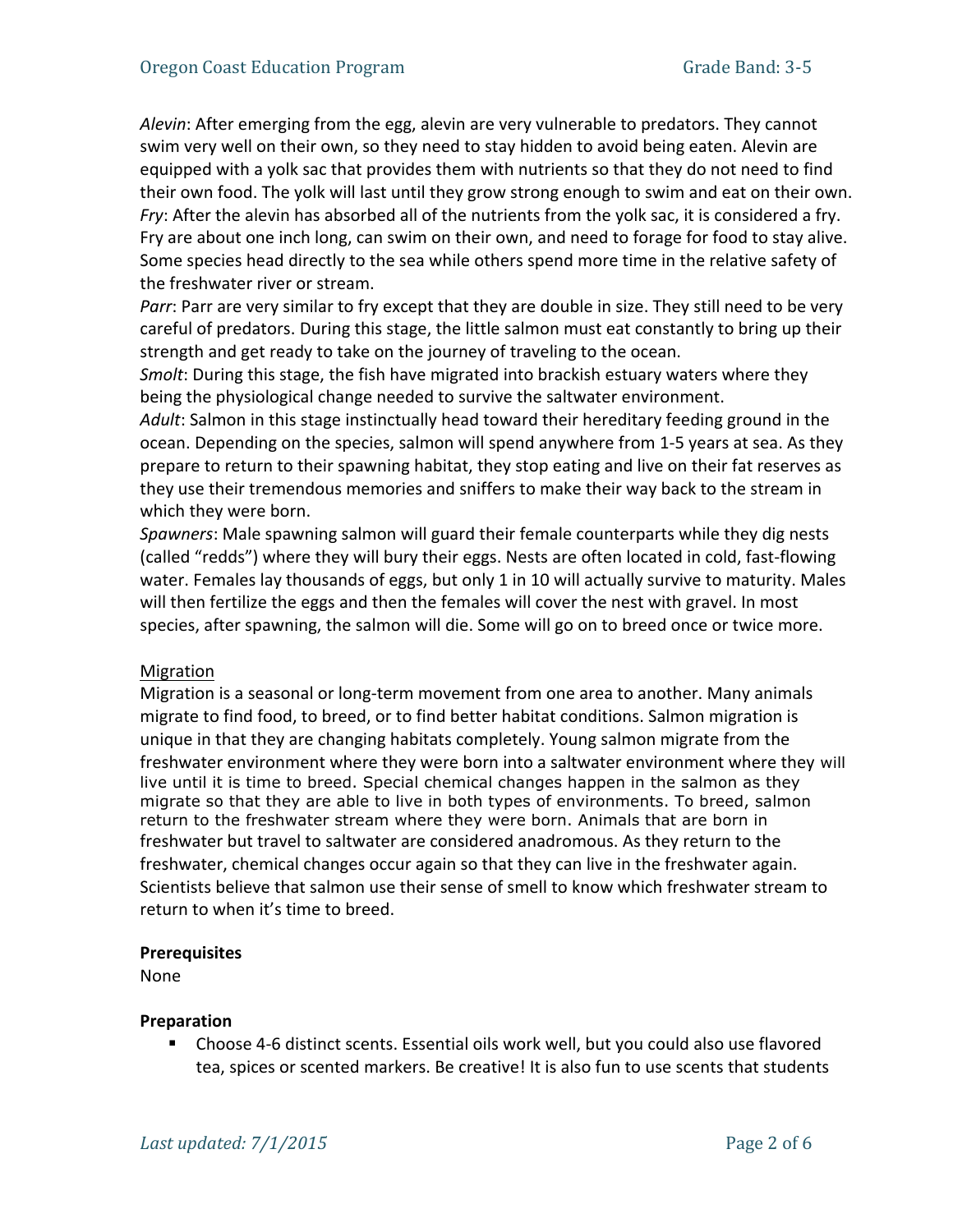can't really put a name to so that they have to think more about what they smell over what they know the name of.

- $\blacksquare$  Put each scent into its own container. These containers can be closed or have a lid with holes. Film containers or yogurt cups with lids work well. Number the containers on the bottom so that they can be identified later. If you are using oils or other liquids, a cotton ball can be used. If you are using a spice or powder, a cotton ball is also useful to keep things from spilling.
- Mark Post-it notes with the numbers of the scents so that you can pass them out to students when you assign them a "home scent." That way, at the end, they can double-check their smelling abilities.

………………………………………………………………

## **Lesson Procedure/Activity Description**

#### Introduction:

Introduce students to the concept of migration, anadromy, and the powerful sense of smell that salmon use to find their home stream. This discussion should be an overview of migration but it should also explain that salmon are unique in that they adapt to an entirely different environment when they migrate.

Main Activity:



1. Introduce the salmon life cycle. You can use the picture above or any other version.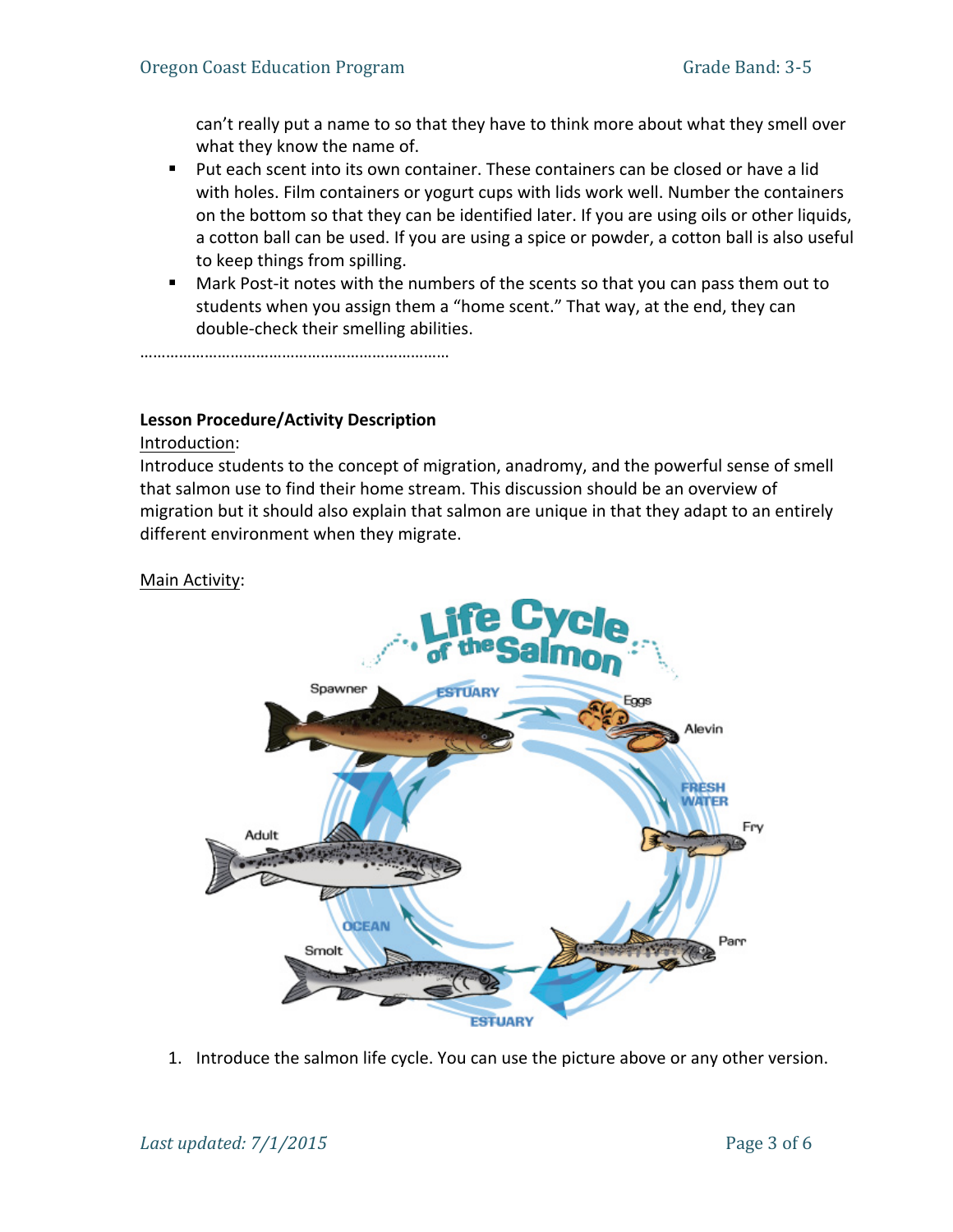## Oregon Coast Education Program Grade Band: 3-5

- 2. Explain distinct characteristics of each stage to give students a way to identify each (see the background section for more information on this). Then explain that they can make a mnemonic device to help them remember the stages.
- 3. Students can work individually or in groups to create their device. Here is an example: Edgar's

Aunt

Florence

Plays

Saxophone 

Above 

Saturn

Some students will just want to use the one you present, so you might want to give an example that is a different saying. If that will be an issue, you can use the familiar musical mnemonic:

Every

Good

Boy 

Does 

Fine

Give students 10-15 minutes to come up with their mnemonic, and then choose a couple of students to explain theirs to the class.

- 4. Explain to students that they will now become migrating salmon. They have completed the egg, alevin, parr, and smolt stages and need to head into the ocean to feed.
- 5. Have each student smell one of the scents and give them a Post-it with the number that corresponds to the scent they smelled. They can put this number at their desks so that it doesn't get lost during migration.
- 6. Take the students outside/to the indoor area to play the Migration game: While the class is outside of the classroom, have someone set-up the scents in different locations in the room.
	- a. Use existing landmarks to draw out a course. For example, the students need to get from one end of the blacktop to the other to complete migration. Or, they might run in between basketball hoops.
	- b. Have the students run the course once. They are migrating from their freshwater home to their ocean feeding grounds. Talk about how easy or hard it was for them to get across. This should be pretty easy considering there were no obstacles. Distinct and important habitats can be added to the course highlighting the diversity of these areas and importance for salmon survival and growth (i.e., log jams, deep pools, salt marshes, bay area, ocean)
	- c. Add obstacles: Have some students act as predators of salmon: seals, sea lions, eagles, osprey, and orcas (especially in the open ocean where there is little habitat protection). Try to avoid these predators. If the "salmon" are tagged by a predator, then they should sit on the sidelines.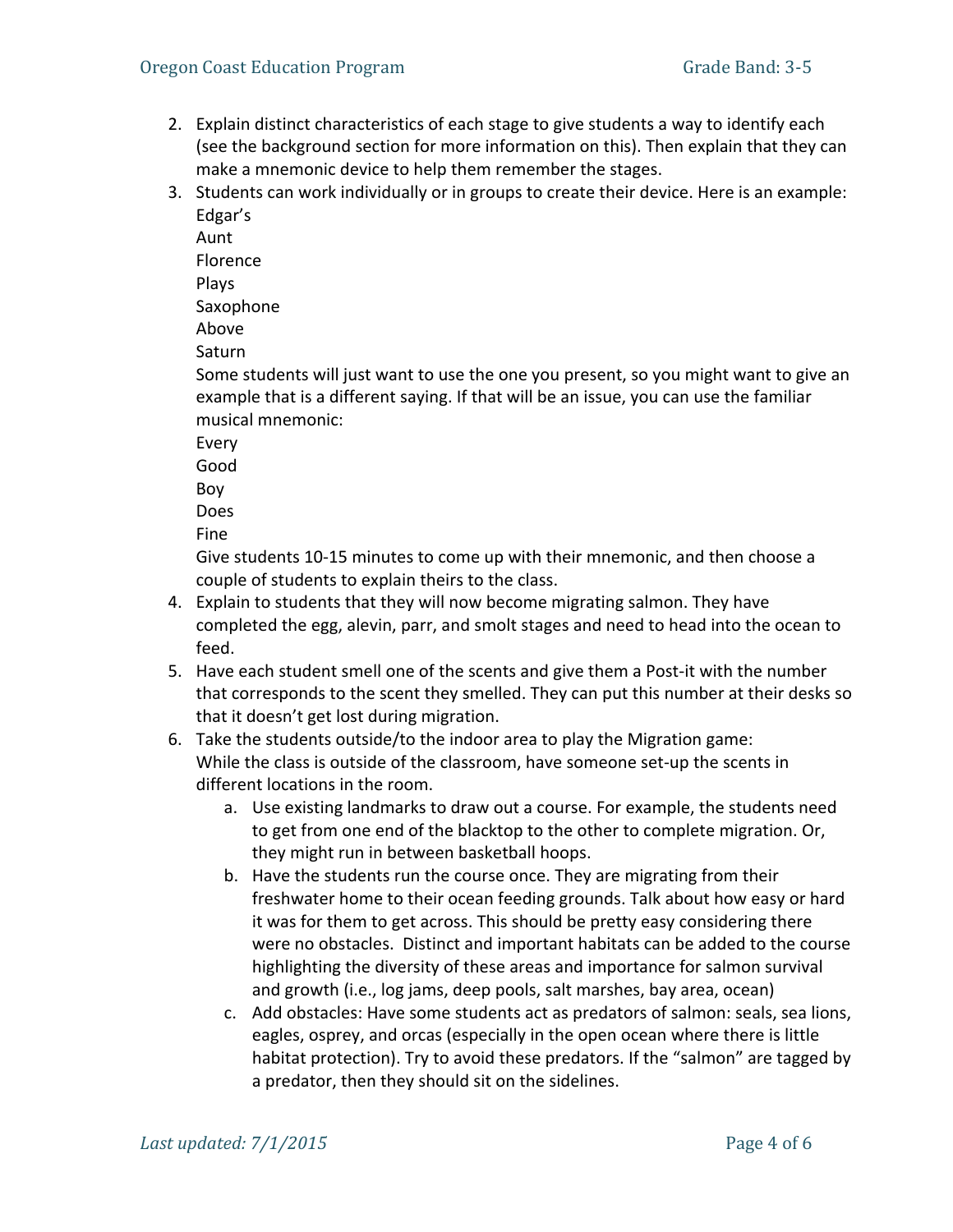- d. Add more obstacles: In addition to predators, have some chairs or other students represent dams that are blocking the salmon's path. (You can also add the element of fisherman, but be prepared to explain a little about human interactions with salmon populations.)
- e. You can also choose to add in other ways of migrating. The students have migrated alone. Now, have them link arms to form "schools" and run the migration course.
- f. Run through a few times with predators and other obstacles and then have all the students sit down and discuss how easy or hard it was to "migrate" to the ocean and then back again.
- g. This activity can be completed many times as time allows. Or, if students come up with more and more ways to add obstacles or want to run the course lots of times.
- 7. Allow the students back into the classroom in small groups (3-5 students). When they enter the classroom, they should take a minute to sniff out their home scent and stand by it. Instruct them not to pick up the container or to look at the number.
- 8. Once everyone is where they think they should be, have a student at each station reveal the number that is on the bottom of the container. Is everyone at the correct number? Have them refer back to their Post-it note to make sure. A nose can be deceiving!

## Conclusion:

Have a discussion about the results. If everyone made it back to the right place, they have salmon-worthy sniffers! If not, why was it hard to find the same scent again? Discuss the adaptation of salmon sensory systems to finding their home stream again to spawn.

#### **Assessment**

- The mnemonic device can be graded based on creativity or effort.
- Have the students investigate salmon adaptations further. Split the class into groups and have each group research a type of salmon found in the Pacific Northwest. Do all salmon have the same abilities? What are the differences between species? Compile the results into a reference book for students to use.

#### **Adaptations & Extensions**

- Have the students investigate migration further. What other animals migrate? Does their migration differ from what salmon do?
- Hexaflexagon Activity: This requires some dexterity and patience. It is a good idea to try this yourself before attempting to give it to your students to do. Determine if your students are likely to be able to construct this. Another option is to put together 4-6 hexaflexagons and have students use them in groups to learn more about the salmon life cycle.

#### **Additional Resources**